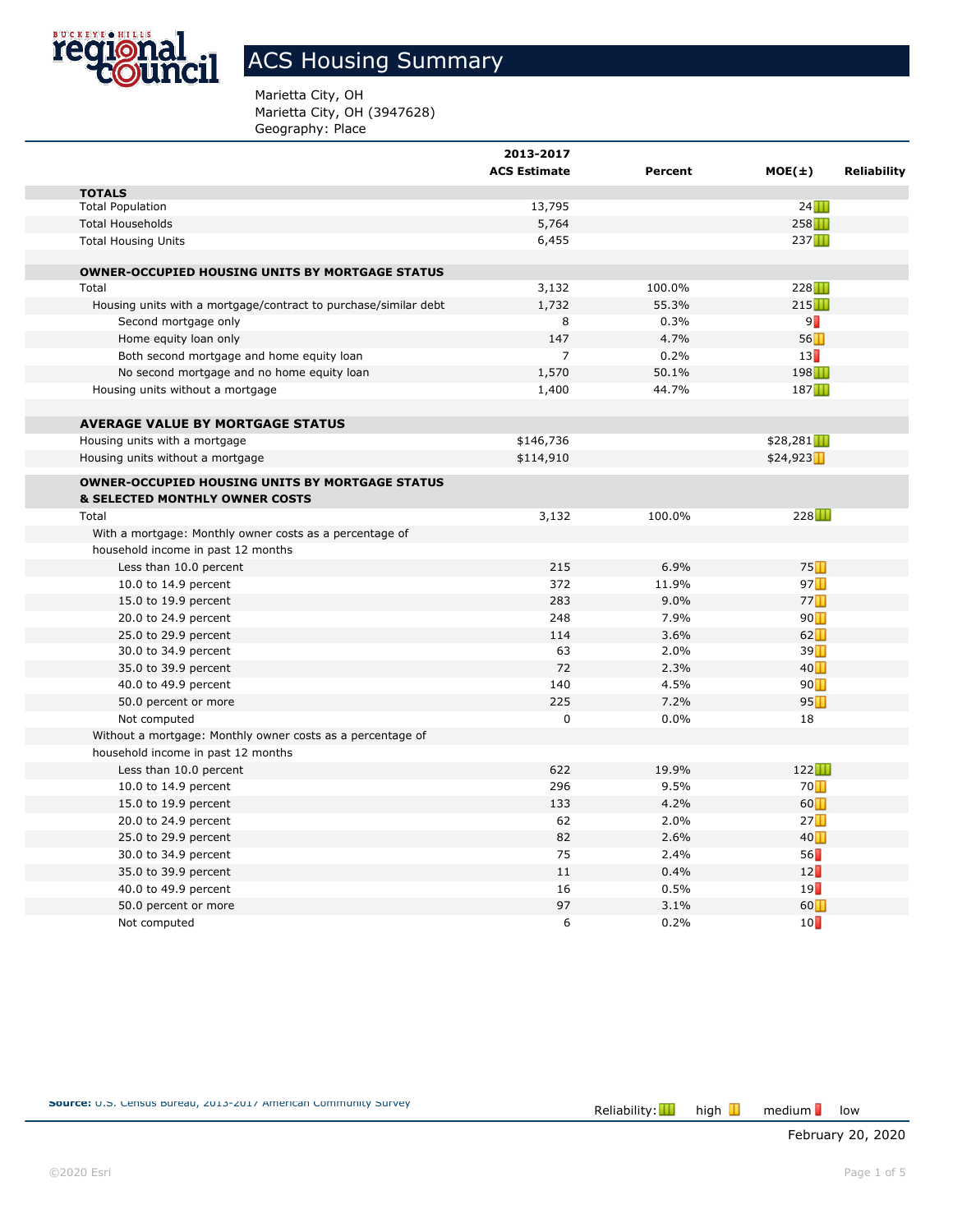

Marietta City, OH **Prepared by Esri** Marietta City, OH (3947628) Geography: Place

| <b>ACS Estimate</b> | Percent                     | $MOE(\pm)$ | <b>Reliability</b> |
|---------------------|-----------------------------|------------|--------------------|
|                     |                             |            |                    |
| 2,632               | 100.0%                      | 228        |                    |
| 2,463               | 93.6%                       | 230        |                    |
| 54                  | 2.1%                        | 46         |                    |
| 50                  | 1.9%                        | 47         |                    |
| 53                  | 2.0%                        | 34         |                    |
| 67                  | 2.5%                        | 36         |                    |
| 56                  | 2.1%                        | 41         |                    |
| 218                 | 8.3%                        | 83         |                    |
| 76                  | 2.9%                        | 39         |                    |
| 153                 | 5.8%                        | 66         |                    |
| 425                 | 16.1%                       | 133        |                    |
| 340                 | 12.9%                       | 118        |                    |
| 183                 | 7.0%                        | 76         |                    |
| 204                 | 7.8%                        | 90         |                    |
| 242                 | 9.2%                        | 89         |                    |
| 165                 | 6.3%                        | 90         |                    |
| 9                   | 0.3%                        | 10         |                    |
| 77                  | 2.9%                        | 59         |                    |
| 79                  | 3.0%                        | 66         |                    |
| 12                  | 0.5%                        | 19         |                    |
| 0                   | 0.0%                        | 18         |                    |
| $\pmb{0}$           | 0.0%                        | 18         |                    |
| 0                   | 0.0%                        | 18         |                    |
| $\boldsymbol{0}$    | 0.0%                        | 18         |                    |
| $\mathbf 0$         | 0.0%                        | 18         |                    |
| $\mathbf 0$         | 0.0%                        | 18         |                    |
| 169                 | 6.4%                        | 71         |                    |
|                     |                             |            |                    |
|                     |                             |            |                    |
|                     |                             |            |                    |
|                     |                             |            |                    |
|                     |                             |            |                    |
| 2,632               | 100.0%                      | 228        |                    |
| 2,317               | 88.0%                       | 209        |                    |
| 315                 | 12.0%                       | 101        |                    |
|                     | 2013-2017<br>\$512<br>\$510 |            | \$22<br>\$72       |

**Source:** U.S. Census Bureau, 2013-2017 American Community Survey Reliability: **Reliability: Reliability:** high **T** 

 $median$  low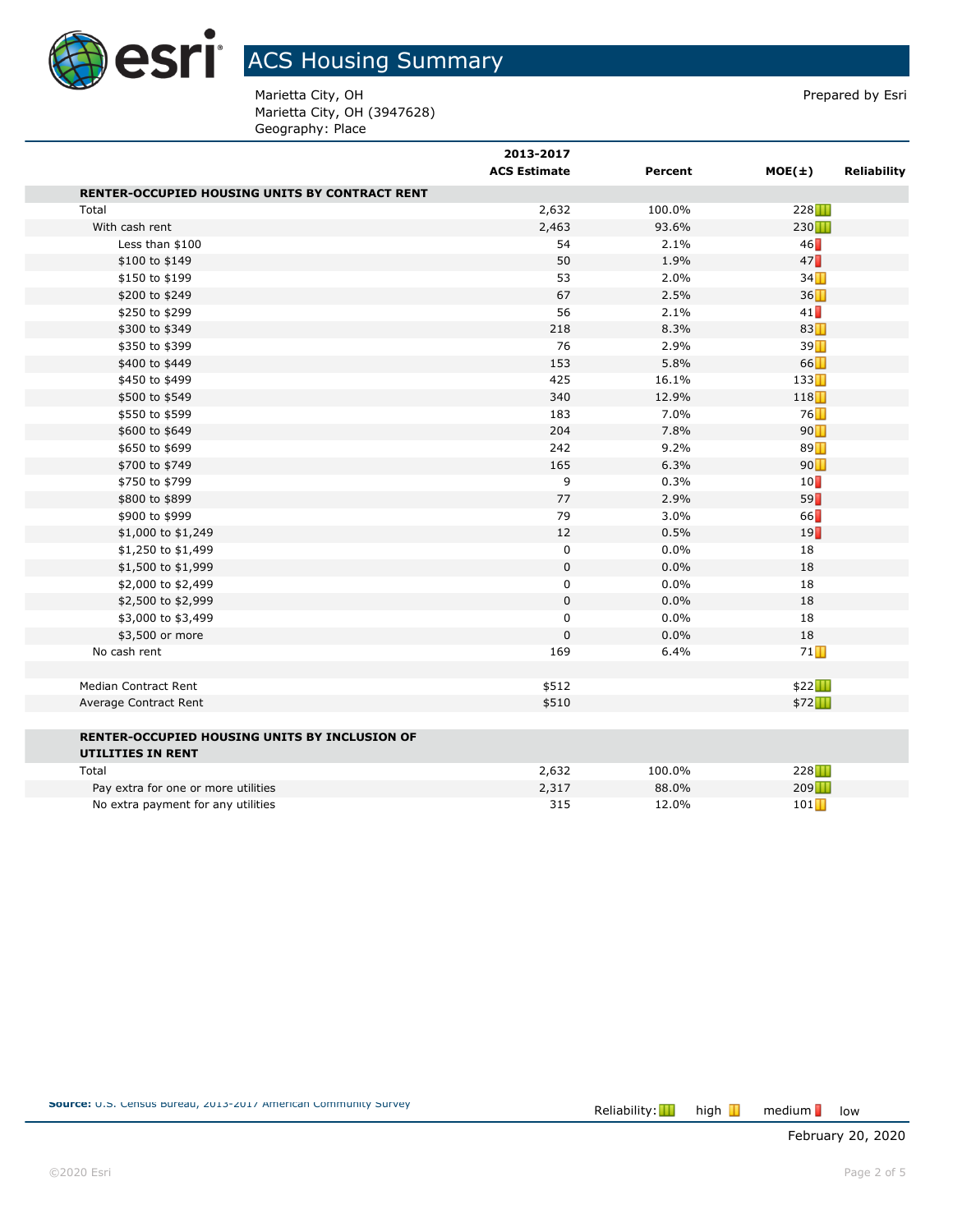

Marietta City, OH **Prepared by Esri** Marietta City, OH (3947628) Geography: Place

|                                                    | 2013-2017<br><b>ACS Estimate</b> | Percent | $MOE(\pm)$ | <b>Reliability</b> |
|----------------------------------------------------|----------------------------------|---------|------------|--------------------|
|                                                    |                                  |         |            |                    |
| <b>RENTER-OCCUPIED HOUSING UNITS BY GROSS RENT</b> |                                  |         |            |                    |
| Total:                                             | 2,632                            | 100.0%  | 228        |                    |
| With cash rent:                                    | 2,463                            | 93.6%   | 230        |                    |
| Less than \$100                                    | 45                               | 1.7%    | 46         |                    |
| \$100 to \$149                                     | $\mathbf 0$                      | 0.0%    | 18         |                    |
| \$150 to \$199                                     | 58                               | 2.2%    | 55         |                    |
| \$200 to \$249                                     | 62                               | 2.4%    | 35         |                    |
| \$250 to \$299                                     | 68                               | 2.6%    | 35         |                    |
| \$300 to \$349                                     | 62                               | 2.4%    | 40         |                    |
| \$350 to \$399                                     | 57                               | 2.2%    | 38         |                    |
| \$400 to \$449                                     | 88                               | 3.3%    | 56         |                    |
| \$450 to \$499                                     | 139                              | 5.3%    | 68         |                    |
| \$500 to \$549                                     | 154                              | 5.9%    | 71         |                    |
| \$550 to \$599                                     | 241                              | 9.2%    | 95         |                    |
| \$600 to \$649                                     | 221                              | 8.4%    | 88         |                    |
| \$650 to \$699                                     | 219                              | 8.3%    | 107        |                    |
| \$700 to \$749                                     | 163                              | 6.2%    | 68         |                    |
| \$750 to \$799                                     | 192                              | 7.3%    | 84         |                    |
| \$800 to \$899                                     | 261                              | 9.9%    | 83         |                    |
| \$900 to \$999                                     | 165                              | 6.3%    | 90         |                    |
| \$1,000 to \$1,249                                 | 233                              | 8.9%    | 109        |                    |
| \$1,250 to \$1,499                                 | 35                               | 1.3%    | 23         |                    |
| \$1,500 to \$1,999                                 | 0                                | 0.0%    | 18         |                    |
| \$2,000 to \$2,499                                 | 0                                | 0.0%    | 18         |                    |
| \$2,500 to \$2,999                                 | 0                                | 0.0%    | 18         |                    |
| \$3,000 to \$3,499                                 | 0                                | $0.0\%$ | 18         |                    |
| \$3,500 or more                                    | 0                                | 0.0%    | 18         |                    |
| No cash rent                                       | 169                              | 6.4%    | 71         |                    |
|                                                    |                                  |         |            |                    |
| Median Gross Rent                                  | \$658                            |         | \$33       |                    |
| Average Gross Rent                                 | \$666                            |         | \$93Ⅰ      |                    |

medium low

February 20, 2020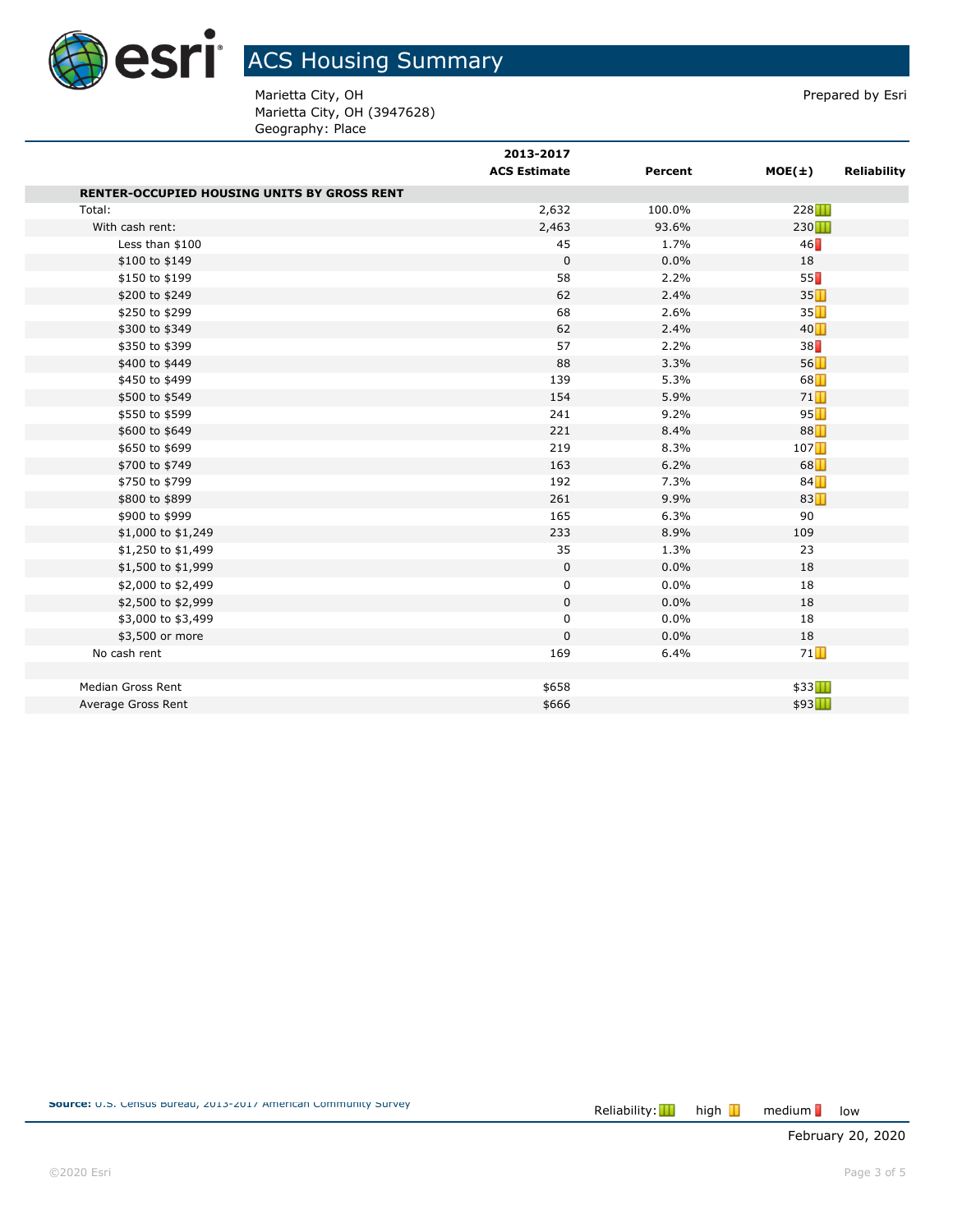

Marietta City, OH **Prepared by Esri** Marietta City, OH (3947628) Geography: Place

|                                                  | 2013-2017<br><b>ACS Estimate</b> | Percent | $MOE(\pm)$<br><b>Reliability</b> |
|--------------------------------------------------|----------------------------------|---------|----------------------------------|
| <b>HOUSING UNITS BY UNITS IN STRUCTURE</b>       |                                  |         |                                  |
| Total                                            | 6,455                            | 100.0%  | 237                              |
| 1, detached                                      | 4,314                            | 66.8%   | 278                              |
| 1, attached                                      | 74                               | 1.1%    | 38                               |
| $\overline{2}$                                   | 397                              | 6.2%    | 140                              |
| 3 or 4                                           | 374                              | 5.8%    | 112                              |
| 5 to 9                                           | 342                              | 5.3%    | 103                              |
| 10 to 19                                         | 261                              | 4.0%    | 109                              |
| 20 to 49                                         | 267                              | 4.1%    | 104                              |
| 50 or more                                       | 194                              | 3.0%    | 60                               |
| Mobile home                                      | 208                              | 3.2%    | 95                               |
| Boat, RV, van, etc.                              | 24                               | 0.4%    | 18                               |
| <b>HOUSING UNITS BY YEAR STRUCTURE BUILT</b>     |                                  |         |                                  |
| Total                                            | 6,455                            | 100.0%  | 237                              |
| Built 2014 or later                              | $\mathbf 0$                      | 0.0%    | 18                               |
| Built 2010 to 2013                               | 5                                | 0.1%    | $8\Box$                          |
| Built 2000 to 2009                               | 224                              | 3.5%    | 77                               |
| Built 1990 to 1999                               | 570                              | 8.8%    | 136                              |
| Built 1980 to 1989                               | 285                              | 4.4%    | 100                              |
| Built 1970 to 1979                               | 777                              | 12.0%   | 126                              |
| Built 1960 to 1969                               | 477                              | 7.4%    | 134                              |
| Built 1950 to 1959                               | 687                              | 10.6%   | 116                              |
| Built 1940 to 1949                               | 517                              | 8.0%    | 127                              |
| Built 1939 or earlier                            | 2,913                            | 45.1%   | 217                              |
|                                                  |                                  |         |                                  |
| Median Year Structure Built                      | 1946                             |         | 4                                |
| OCCUPIED HOUSING UNITS BY YEAR HOUSEHOLDER MOVED |                                  |         |                                  |
| <b>INTO UNIT</b>                                 |                                  |         |                                  |
| Total                                            | 5,764                            | 100.0%  | 258                              |
| Owner occupied                                   |                                  |         |                                  |
| Moved in 2015 or later                           | 180                              | 3.1%    | 64                               |
| Moved in 2010 to 2014                            | 572                              | 9.9%    | 144                              |
| Moved in 2000 to 2009                            | 903                              | 15.7%   | 144                              |
| Moved in 1990 to 1999                            | 692                              | 12.0%   | 149                              |
| Moved in 1980 to 1989                            | 323                              | 5.6%    | 74                               |
| Moved in 1979 or earlier                         | 462                              | 8.0%    | 100                              |
| Renter occupied                                  |                                  |         |                                  |
| Moved in 2015 or later                           | 645                              | 11.2%   | 158                              |
| Moved in 2010 to 2014                            | 1,219                            | 21.1%   | 193                              |
| Moved in 2000 to 2009                            | 550                              | 9.5%    | 119                              |
| Moved in 1990 to 1999                            | 159                              | 2.8%    | 59                               |
| Moved in 1980 to 1989                            | 27                               | 0.5%    | 35                               |
| Moved in 1979 or earlier                         | 32                               | 0.6%    | 40                               |
|                                                  |                                  |         |                                  |
| Median Year Householder Moved Into Unit          | 2008                             |         | $2$ $\Box$                       |

medium low